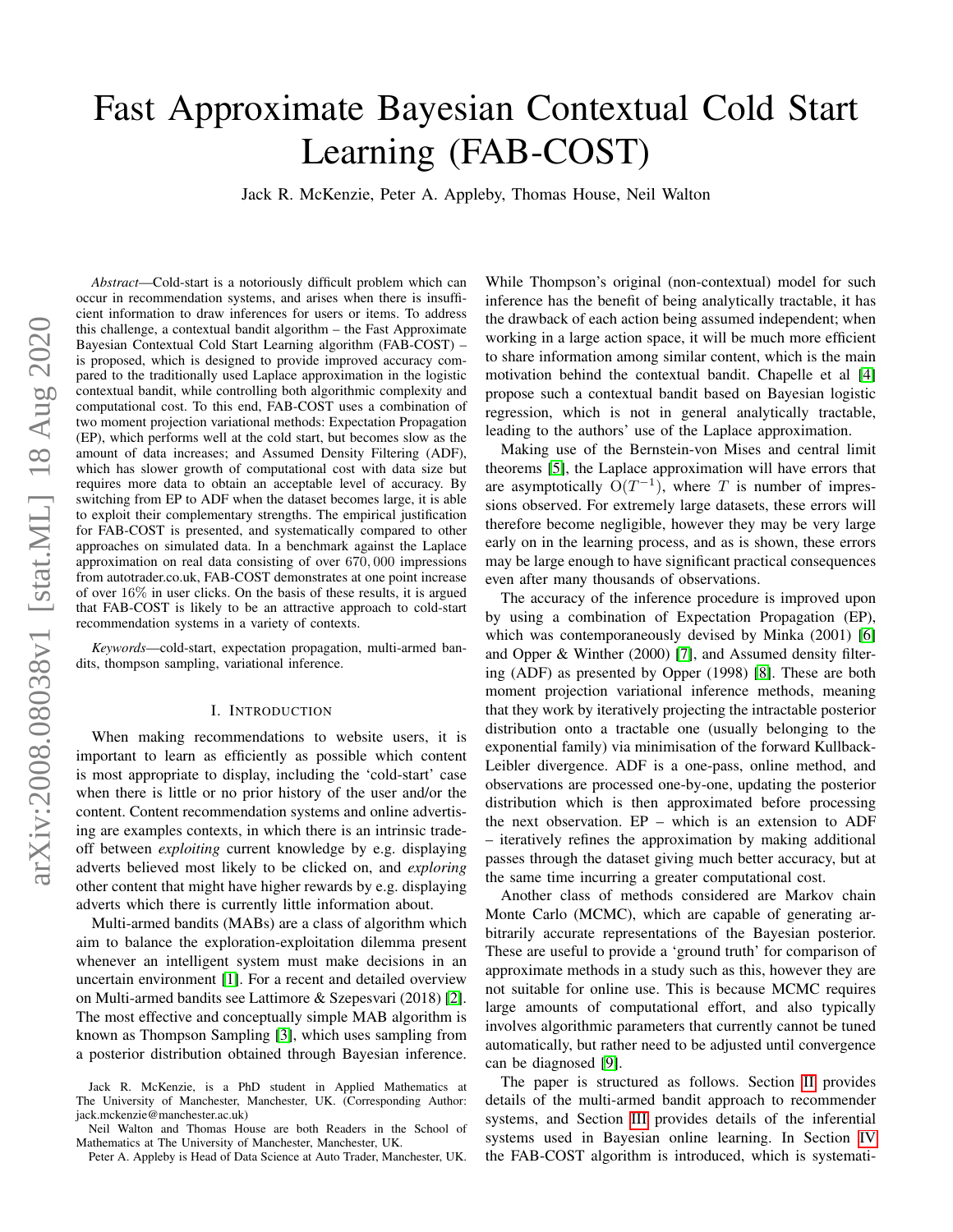cally compared to Laplace, EP, ADF and MCMC inference procedures, showing an attractive balance of accuracy and computational effort. It is then demonstrated that the increased accuracy of the posterior leads to better performance when used in the logistic bandit setting and results in more clicks generated when used in an online advertising scenario on real data from autotrader.co.uk. Finally the details are concluded on in Section [V.](#page-8-9)

The code used to generate the results in this paper are available on GitHub at https://github.com/JackMack21/FAB-COST.

#### II. BANDIT ALGORITHMS

#### <span id="page-1-0"></span>*A. Notation and general setup*

Here and throughout, the shorthand  $\mathcal{N}(\mu, \Sigma)$  represents the Gaussian distribution, where  $\mu \in \mathbb{R}^D$  is the *mean vector* of first moments and  $\Sigma \in \mathbb{R}^{D \times D}$  is the *covariance matrix* of centred second moments.  $\mathbb{E}_{p(x)}[\cdot]$  represents an expectation over the probability distribution  $p(x)$ .

Steps in the bandit algorithm are called *iterations*, and these are indexed by integers  $i = 1, \ldots, T$ . T is the total iterations over the learning process, and  $\tau \leq T$  refers to a current, but not necessarily final, iteration. At each iteration, the bandit algorithm – also referred to as the learner, and which is assumed to serve adverts for expositional simplicity – selects an advert from the set of eligible adverts  $A^i$ , with cardinality  $|A^i| = K$ . This set is indexed by  $j = 1, ..., K$ . Each advert has  $D$  features, examples of which in the context of automobile sales being the colour, model and age of the car advertised. As such, the options available can be represented as a matrix  $A^i \in \mathbb{R}^{K \times D}$ , with the j-th row,  $a_j^{\top}$ , having elements corresponding to the features of an eligible advert.

The observed reward of the advert selected by the learner at iteration i is the binary outcome of a non-click/click,  $y_i \in$  $\{0, 1\}$ . Each y is treated as a random variable, the expected value for which at the  $i$ -th iteration corresponds to the selected advert's click-through-rate (CTR).

 $X = [\mathbf{x_1}, \dots, \mathbf{x_T}]^\top$  is called the *design matrix* for the entire learning process. Each row  $\mathbf{x}_i^{\top} \in \mathbb{R}^D$  represents the features of the advert displayed at the  $i$ -th iteration. For some algorithms the matrix  $X^{\tau} = [x_1, \dots, x_{\tau}]^{\top}$  will be used; this contains the information about the history of adverts chosen up to the current iteration  $\tau$ . The history of observations up to iteration  $\tau$  is represented by the vector  $y_{\tau} \in \mathbb{R}^{\tau}$ .

 $\theta \in \Theta$  is the vector of parameters that is to be learnt. In the non-contextual case, each advert has a *local* parameter  $\theta_i$ that is learnt and so  $\Theta = \mathbb{R}^K$ . In the contextual case  $\Theta = \mathbb{R}^{\tilde{D}}$ and  $\theta$  is a *global* parameter vector which shares information between adverts.

#### *B. Thompson Sampling*

Thompson sampling [\[3\]](#page-8-2) is a Bayesian approach to MABs. Its use requires the quantification of belief about the CTR for each advert via a posterior probability distribution. The adverts shown and the binary reward of click/no-click observed up to the current time  $\tau$  are denoted via the vectors  $a_{\tau}$  =  $[a_1, \ldots, a_\tau]^\top$  and  $\mathbf{y}_\tau = [y_1, \ldots, y_\tau]^\top$  respectively. As data

arrives, which is comprised of the tuple  $(a_i, y_i)$ , the latent parameter  $\theta$  can be learnt via Bayes' rule

$$
p(\boldsymbol{\theta}|\mathbf{y}_{\tau},\mathbf{a}_{\tau}) \propto \prod_{i=1}^{\tau} p(y_i|a_i,\boldsymbol{\theta})p(\boldsymbol{\theta}).
$$

Once a posterior distribution has been calculated for each advert, an advert should be chosen which maximises the expected CTR, where the expected CTR is calculated as

<span id="page-1-1"></span>
$$
\mathbb{E}[y_{\tau+1}|a_{\tau+1}, \mathbf{a}_{\tau}, \mathbf{y}_{\tau}] =
$$
\n
$$
\int \mathbb{E}[y_{\tau+1}|\mathbf{y}_{\tau}, a_{\tau+1}, \mathbf{a}_{\tau}, \theta] p(\theta|\mathbf{y}_{\tau}, a_{\tau+1}, \mathbf{a}_{\tau}) d\theta.
$$
\n(1)

In Thompson sampling it is not necessary to evaluate this integral, but rather a sample is generated from each advert's CTR posterior, and the advert which corresponds to the maximum sample generated is displayed. Although the integral [\(1\)](#page-1-1) could be evaluated explicitly, displaying content that simply maximises it would involve constantly exploiting existing knowledge and would never explore to learn. The samplingbased approach, however, allows exploration and exploitation to be traded off

A well studied example of Thompson Sampling is the noncontextual Beta-Bernoulli bandit. In this simple case, each advert is assumed to have an independent Bernoulli likelihood. This has a conjugate prior, the Beta distribution, meaning that Bayesian inference can be performed analytically to give a closed form solution. When working in a very large action space (i.e. with many adverts) it is, however, much more efficient to share information among similar adverts rather than assuming independence, which is the main motivation behind the contextual bandit.

## *C. The Contextual Bandit*

Instead of learning an independent posterior distribution for each advert, the contextual bandit instead learns a *global* posterior  $p(\theta|\mathbf{X})$  where  $\theta \in \mathbb{R}^D$ , with D representing the number of covariates.

As discussed above, at the current iteration  $\tau$ , the learner is presented with the features of the adverts available, stored in the matrix  $A^{\tau}$ . The learner then chooses an advert from  $A^{\tau}$ which is expected to have the highest CTR when combining the context received with the sample generated from the posterior

<span id="page-1-2"></span>
$$
a_{\tau} = \operatorname{argmax}(\mathbf{A}^i \boldsymbol{\theta}),\tag{2}
$$

i.e. if the j-th row of  $\mathbf{A}^{i} \theta$  as in [\(2\)](#page-1-2) is the maximum, advert  $a_j$  is shown. After observing the reward  $y_i$ , the context of the advert chosen  $a_i$  is then added to the history of chosen adverts (corresponding to the  $i<sup>th</sup>$  row of **X**), and the posterior is updated either in batch using  $X^{\tau}$  or online using the chosen adverts covariates which is now denoted  $x_{\tau}$ .

The global parameter vector  $\theta$  therefore acts as a projection of the features onto the real numbers. Since the outcome is a binary reward  $y_i \in \{0, 1\}$ , an approach is needed that relates a continuous projection to such an outcome. Bayesian logistic regression fulfils this requirement, which is the next point of discussion.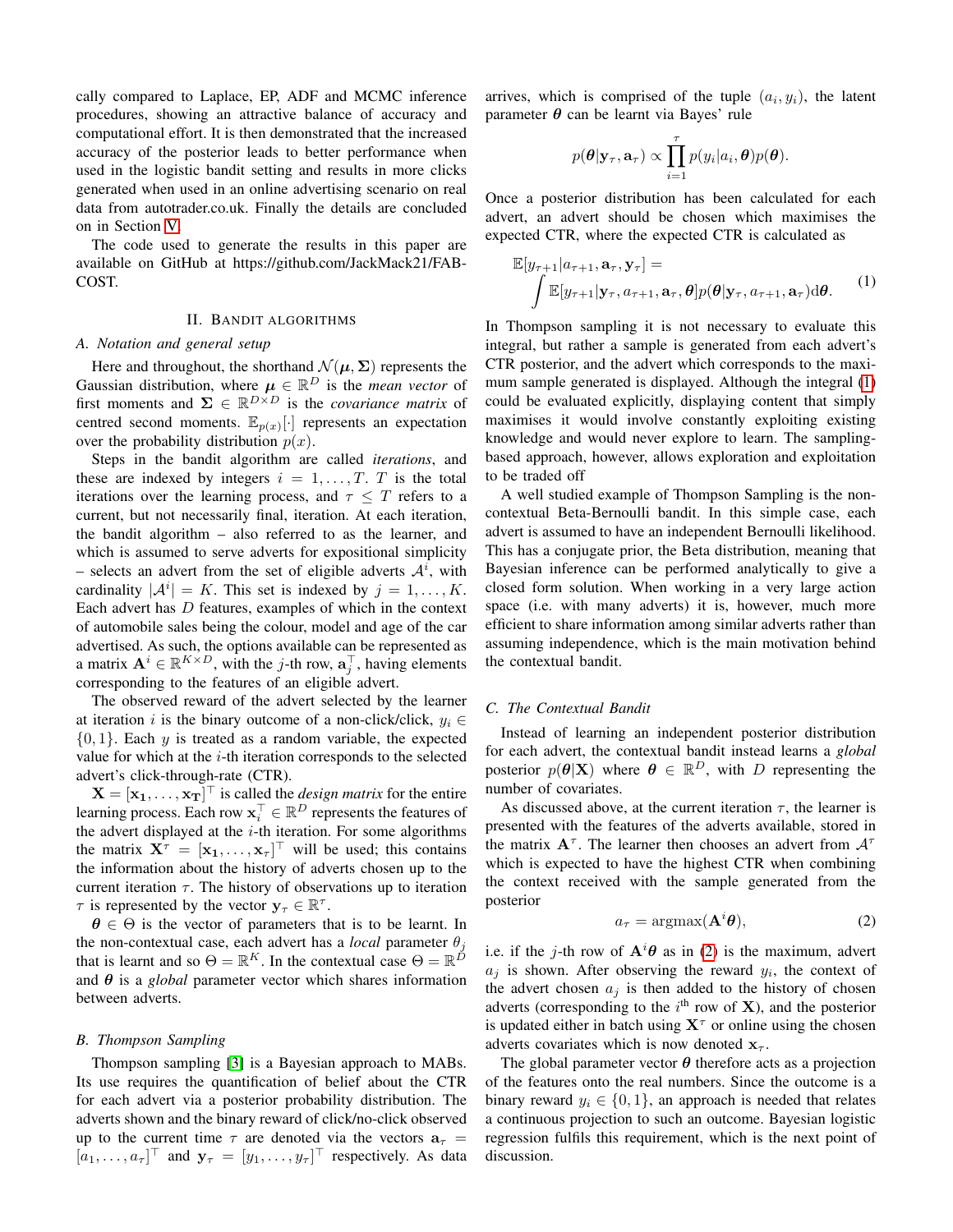## *D. Bayesian Logistic regression*

Logistic regression has proven to be a very popular and effective two class 'soft' classification method [\[10\]](#page-8-10), [\[11\]](#page-9-0). The goal of logistic regression is to find the best fitting model to describe the relationship thus far observed between the binary response variables  $y \in \mathbb{R}^{\tau}$ , and the design matrix  $X \in \mathbb{R}^{\tau \times D}$ . Although in statistics literature it is referred to as logistic regression, by virtue of modelling a binary outcome it is also a method for classification [\[12\]](#page-9-1). While there has recently been much interest in learning techniques based on e.g. neural networks, as Dacrema et al. [\[13\]](#page-9-2) point out, interpretability and reproducibility are two very important issues that need to be addressed, and are important advantage of using wellunderstood statistical techniques.

Logistic regression is a likelihood-based method in which the parameter vector  $\theta$  describes the probabilistic relationship between the input vector  $x_i$ , and a binary response  $y_i \in \{0, 1\}$ . Due to the response being binary, a Bernoulli model is used for probabilities:

<span id="page-2-1"></span>
$$
Pr(y_i|\mathbf{x}_i,\boldsymbol{\theta}) = \pi(\mathbf{x}_i,\boldsymbol{\theta})^{y_i} (1-\pi(\mathbf{x}_i,\boldsymbol{\theta}))^{(1-y_i)},\qquad(3)
$$

where  $\pi(\mathbf{x}_i, \theta) = \mathbb{E}[y_i | \mathbf{x}_i, \theta] = p(y_i = 1 | \mathbf{x}_i, \theta)$ . As  $\pi(\mathbf{x}_i, \theta)$ is the probability of observing a positive outcome, the inner product  $\boldsymbol{\theta}^{\top} \mathbf{x}_i$  is mapped from the real line to the interval  $[0, 1]$ via the (sigmoidal) *logistic* function,  $\sigma(x) = 1/(1+\exp(-x))$ ,

<span id="page-2-2"></span>
$$
\pi(\mathbf{x}_i, \boldsymbol{\theta}) = \sigma(\boldsymbol{\theta}^\top \mathbf{x}_i) = \frac{1}{1 + \exp(-\boldsymbol{\theta}^\top \mathbf{x}_i)}.
$$
 (4)

Assuming conditional independence at each iteration, the likelihood function for the current iteration is obtained as

<span id="page-2-3"></span>
$$
p(\mathbf{y}_{\tau}|\mathbf{X}^{\tau}, \boldsymbol{\theta}) = \prod_{i=1}^{\tau} \Pr(y_i|\mathbf{x}_i, \boldsymbol{\theta}),
$$
 (5)

where the historical observations are represented as  $y_\tau$  =  $[y_1, \ldots, y_{\tau}]^{\top}$  and  $\mathbf{X}^{\tau} = [\mathbf{x}_1, \ldots, \mathbf{x}_{\tau}]^{\top}$ . Equations [\(3\)](#page-2-1), [\(4\)](#page-2-2) and [\(5\)](#page-2-3) between them define logistic regression.

To select adverts via Thompson sampling,  $\theta$  must be estimated, including an appropriate quantification of uncertainty, which motivates the use of a Bayesian treatment of logistic regression. Here, it is assumed that there is a distribution over  $\theta$  that is sequentially learnt as data arrives via Bayes' rule:

<span id="page-2-4"></span>
$$
p(\boldsymbol{\theta}|\mathbf{y}_{\tau}, \mathbf{X}^{\tau}) \propto p(\mathbf{y}_{\tau}|\mathbf{X}^{\tau}, \boldsymbol{\theta})p(\boldsymbol{\theta}),
$$
 (6)

where;  $p(\theta)$  is a probability density function representing the *prior* belief about the parameters,  $p(\theta | \mathbf{y}_{\tau}, \mathbf{X}^{\tau})$  is a probability density function representing the *posterior* beliefs about the parameters, and all other quantities are as defined above. Since  $\theta$  is passed through a non-linear mapping, inference is not straightforward; more explicitly, the logistic likelihood function does not permit a conjugate prior. This leads onto the next section which explains methods for dealing with such situations.

# III. INFERENTIAL METHODOLOGY

<span id="page-2-0"></span>Suppose that one is trying to solve the equation [\(6\)](#page-2-4) for the posterior distribution – dependence on  $y_\tau$ ,  $X^\tau$  is suppressed the exact distribution is denoted  $p(\theta)$ . When there is a conjugate prior, the constant of proportionality in [\(6\)](#page-2-4) can be calculated exactly, but otherwise it must be approximated.

Markov chain Monte Carlo (MCMC) methods are very popular in Bayesian statistics; and provided there is sufficient computational resources, they guarantee an arbitrarily accurate approximation to the posterior distribution. The need for large computational resources can, however, be problematic, especially when working at scale. An overview of MCMC is provided by Brooks et al. [\[9\]](#page-8-8).

Other approaches that will be used and detail below make a Gaussian approximation, which is justified via the Bernstein Von Mises Theorem. This states that the posterior converges to a Gaussian asymptotically [\[14\]](#page-9-3), however different methods will achieve different accuracies at a given amount of data.

# *A. The Laplace approximation*

The Laplace approximation is a very popular inference method in Bayesian statistics. Its popularity is due to its simplicity: given a target distribution  $p(\theta) = \exp(-\xi(\theta)),$ which in this case will be the posterior distribution, a tractable Gaussian approximation  $q(\theta)$  is made, centred at the mode of the original target density with variance equal to the curvature of the negative log-target. Explicitly, let

$$
\mu^* = \underset{\theta}{\text{argmin }} \xi(\theta), \qquad \Lambda^* = \left. \frac{\partial^2 \xi(\theta)}{\partial \theta^2} \right|_{\theta = \mu^*},
$$

and then the two moments of the Gaussian approximation are matched to the above:

$$
p(\boldsymbol{\theta}) \approx q(\boldsymbol{\theta}) = \mathcal{N}(\boldsymbol{\mu}^*, \boldsymbol{\Lambda}^{*-1}).
$$

The Laplace approximation is used as an inference procedure in the logistic contextual bandit described by Chapelle et al [\[4\]](#page-8-3) and very commonly when making an approximation in Bayesian GLMs. Asymptotically, the errors are expected to be  $O(T^{-1})$  [\[15\]](#page-9-4).

# *B. Variational Inference*

Variational approximations turn what was an inference problem into one of optimisation. They work by minimising a distance measure D between the target distribution  $p(\theta)$  and an approximation  $q(\theta) \in \mathcal{Z}$ , where  $\mathcal Z$  is the family of densities the approximation is to be restricted to, so that

<span id="page-2-6"></span><span id="page-2-5"></span>
$$
q^*(\boldsymbol{\theta}) = \underset{q \in \mathcal{Z}}{\text{argmin}} \ \mathcal{D}(q(\boldsymbol{\theta}), p(\boldsymbol{\theta}|\mathbf{x})). \tag{7}
$$

The more generality there is in  $Z$ , the more complex the optimisation procedure becomes, and in this application, the approximating family is restricted to the set of Gaussians.

The distance measure used is typically the Kullback-Leibler divergence [\[16\]](#page-9-5), also known as the relative entropy, which is non-symmetric. Here, the *forward* KL-divergence, defined as

$$
KL(p(\boldsymbol{\theta}|\mathbf{x})||q(\boldsymbol{\theta})) = \int p(\boldsymbol{\theta}|\mathbf{x}) \log \left\{ \frac{p(\boldsymbol{\theta}|\mathbf{x})}{q(\boldsymbol{\theta})} \right\} d\boldsymbol{\theta}
$$
\n
$$
= \mathbb{E}_{p(\boldsymbol{\theta}|\mathbf{x})} [\log (p(\boldsymbol{\theta}|\mathbf{x})) - \log (q(\boldsymbol{\theta}))]
$$
\n(8)

is used as the distance measure, which when used in the objective in [\(7\)](#page-2-5), gives a solution known as the *moment projection*.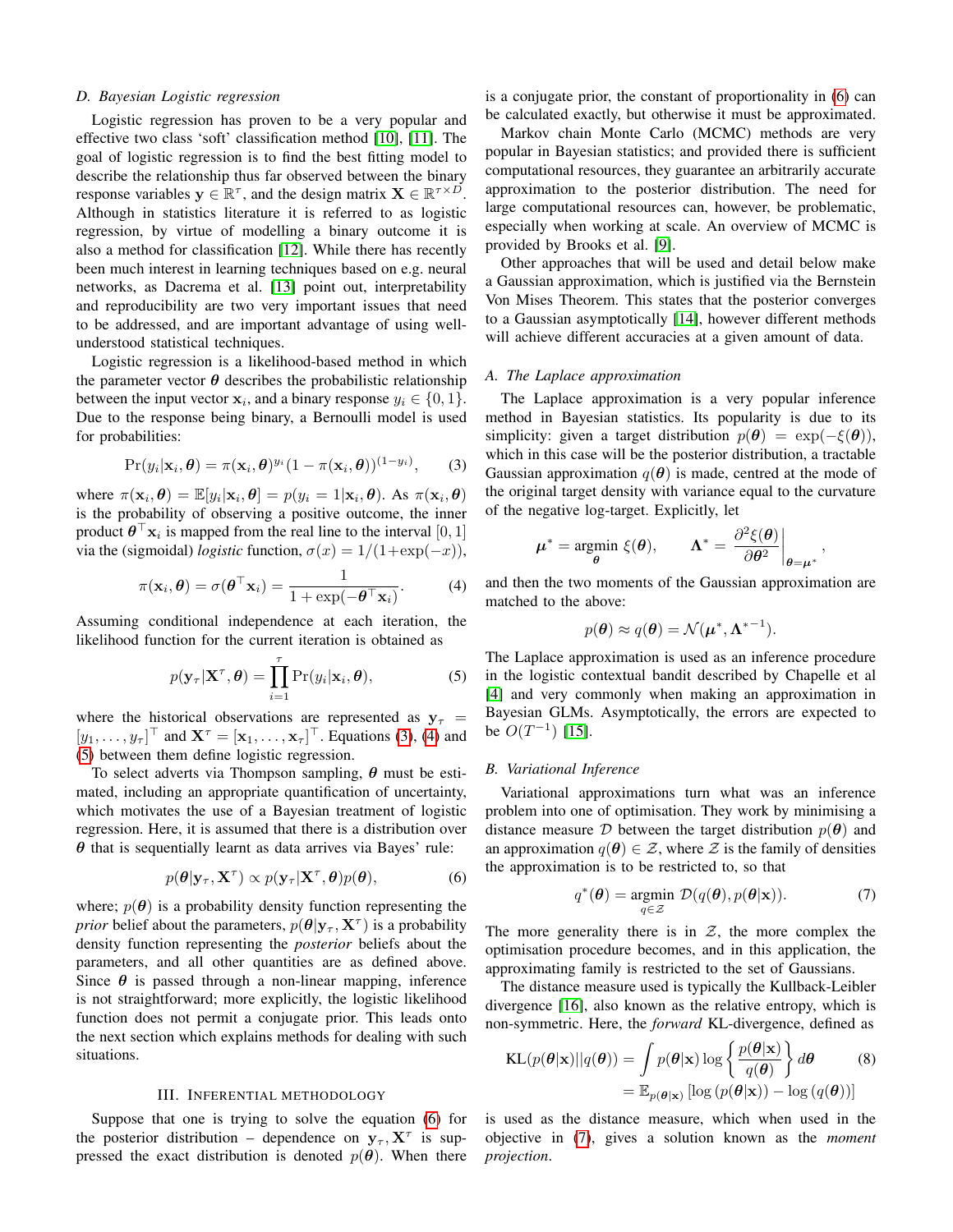Note that the *reverse* KL-divergence is obtained by swap-ping p and q in [\(8\)](#page-2-6) and when used as the objective in [\(7\)](#page-2-5), the solution is known as the *information projection*. This form is not necessarily convex in  $\theta$  and can therefore yield different solutions depending on how the optimisation procedure is initialised. While the information projection is most commonly used in variational inference due to its simplicity, there are problems with reliability and accuracy, and no advantage was found by using this approach – see Bishop (2006) [\[12\]](#page-9-1) and Blei et al. (2017) [\[17\]](#page-9-6) for further discussion.

Unlike the information projection, the objective [\(8\)](#page-2-6) is convex in  $\theta$ , and will give a unique solution when minimised. This minimum corresponds to an approximation centred at the mean of the target which is why it is known as *mean seeking*. The moment projection plays an important role in asymptotic theory and as explained by [\[18\]](#page-9-7), its minimisation has the desirable effect of minimising the expected loss.

Although it is the 'correct' KL-divergence measure to use, the forward version has the drawback that it is much harder to compute; it is intractable as it requires the calculation of the expectation over the target  $p(\theta|\mathbf{x})$ . EP overcomes the intractability of the target by forming what is known as a tilted distribution; this will be discussed in the next section.

## <span id="page-3-2"></span>*C. Exponential families*

A distribution belongs to the set of exponential families if its density can be written as

$$
q(\boldsymbol{\theta}|\boldsymbol{\lambda}) = \exp(\boldsymbol{\lambda}^T \phi(\boldsymbol{\theta}) - \Phi(\boldsymbol{\lambda})), \qquad \boldsymbol{\lambda} \in \boldsymbol{\Theta}
$$

$$
\Phi(\boldsymbol{\lambda}) = \log \int \exp(\boldsymbol{\lambda}^T \phi(\boldsymbol{\theta})) \, d\boldsymbol{\theta},
$$

where  $\phi(\theta)$  is known as the sufficient statistics,  $\lambda$  the natural parameters and  $\Phi(\lambda)$  is the log-partition function which ensures normalisation.

Assuming that the representation of the exponential family is minimal (i.e. there are no dependencies between the components of  $\phi(\theta)$  and  $\lambda$ ), then the following properties hold:

<span id="page-3-3"></span>*1) Product of Exponentials:* A product of densities belonging to the set exponential families is also a member of the exponential families:

$$
\prod_{i=1}^{T} q(\theta | \lambda_i) = q\left(\theta \Big| \sum_{i=1}^{T} \lambda_i\right) \exp\left(\Phi\left(\sum_{i=1}^{T} \lambda_i\right) - \sum_{i=1}^{T} \Phi(\lambda_i)\right)
$$

<span id="page-3-1"></span>,

given that  $\sum_{i=1}^{T} \lambda_i \in \Theta$ .

<span id="page-3-4"></span>*2) Moments:* Moments can be found by differentiating the log-partition function with respect to its natural parameters:

$$
\mathbb{E}_{q(\boldsymbol{\theta})}[\phi(\boldsymbol{\theta})] = \nabla_{\boldsymbol{\lambda}} \Phi(\boldsymbol{\lambda}), \quad \text{Var}_{q(\boldsymbol{\theta})}[\phi(\boldsymbol{\theta})] = \nabla_{\boldsymbol{\lambda}}^2 \Phi(\boldsymbol{\lambda}).
$$

*3) Bijective mapping:* There is a bijective mapping from the natural parameters  $\lambda(\eta)$  and the moment parameters  $\eta(\lambda)$ . The log-partition function  $\Phi(\lambda)$  is strictly convex and has a Legendre dual

$$
\Psi(\boldsymbol{\eta}) = \mathbb{E}_{\boldsymbol{\eta}(\boldsymbol{\lambda})}[\log p(\lambda(\boldsymbol{\eta})|\boldsymbol{\theta})]
$$

Conversion between the natural and moments parameters is done via:

$$
\boldsymbol{\eta}(\boldsymbol{\lambda}) = \nabla_{\boldsymbol{\lambda}} \Phi(\boldsymbol{\lambda}), \qquad \theta(\boldsymbol{\eta}) = \nabla_{\boldsymbol{\eta}} \Psi(\boldsymbol{\eta})
$$

These properties are very useful for message passing algorithms which both EP and ADF are a subset of – see Pearl (1986) [\[19\]](#page-9-8). Seeger (2007) [\[20\]](#page-9-9) gives an in-depth discussion of the properties of exponential families.

## IV. FAB-COST

<span id="page-3-0"></span>In this section a description of the FAB-COST algorithm is given, along with a demonstration of its performance on real automotive website data (AT) taken from the autotrader.co.uk website.

#### *A. The Logistic Contextual Bandit*

Having introduced multi-armed bandits, Thompson sampling for these via Bayesian logistic regression, and multivariate normal approximations to the posterior in such regressions, the overall structure of the FAB-COST approach, as in Algorithm [1,](#page-3-1) can now be provided. It is worth mentioning that the pseudocode for the logistic regression bandit provided is the same as the linear bandit introduced by Russo et al (2014) [\[21\]](#page-9-10) and Agrawal et al (2013) [\[22\]](#page-9-11), however the linear case is conjugate and can be solved exactly, meaning that it does not require the work to update moments accurately that have been carried out.

| <b>Algorithm 1:</b> Logistic Regression Thompson Sampling |                                                                                                                                                                |  |
|-----------------------------------------------------------|----------------------------------------------------------------------------------------------------------------------------------------------------------------|--|
| 1 for $i=1T$ do                                           |                                                                                                                                                                |  |
|                                                           | 1. Generate a sample from the approximated                                                                                                                     |  |
|                                                           | posterior:                                                                                                                                                     |  |
| 3                                                         | $\tilde{\theta}_i \sim \mathcal{N}(\mu_{i-1}, \Sigma_{i-1})$                                                                                                   |  |
| $\overline{\mathbf{4}}$                                   | 2. Select an advert:                                                                                                                                           |  |
| 5                                                         | $a_i = \text{argmax}(\mathbf{A}^i \tilde{\boldsymbol{\theta}}_i)$                                                                                              |  |
|                                                           | $i \in \mathcal{A}$                                                                                                                                            |  |
| 6                                                         | 3. Update moments:                                                                                                                                             |  |
|                                                           | $\mu_i = \mathbb{E}[\theta \mathbf{X}_i, \mathbf{y}_i]$                                                                                                        |  |
|                                                           | $\boldsymbol{\Sigma}_i = \mathbb{E}[ (\boldsymbol{\theta} - \boldsymbol{\mu}_i) (\boldsymbol{\theta} - \boldsymbol{\mu}_i)^\top   \mathbf{X}_i, \mathbf{y}_i]$ |  |
|                                                           |                                                                                                                                                                |  |

Describing this algorithm in long form, it is initialised with a prior belief on  $\theta$ . At each iteration, the learner is presented with an available set of adverts and random sample is generated from the posterior distribution (or prior at the first iteration), which corresponds to step 1 in Algorithm [1.](#page-3-1) An advert is then selected from the set via Thompson Sampling by choosing  $a_i$  which maximises the linear combination of the sample generated  $\tilde{\theta}_i$  and the eligible adverts covariates  $A^i$ ; this corresponds to step 2 in Algorithm [1](#page-3-1) – note that the monotonicity of the logistic function means that the sampled CTR is maximised when the linear combination is maximised. This is followed by observing a binary reward of a user clicking or not clicking on the chosen advert, at which point the posterior  $p(\theta)$  is updated (i.e. within the Gaussian approximation, the first and second moments are updated). This corresponds to step 3 in Algorithm [1.](#page-3-1)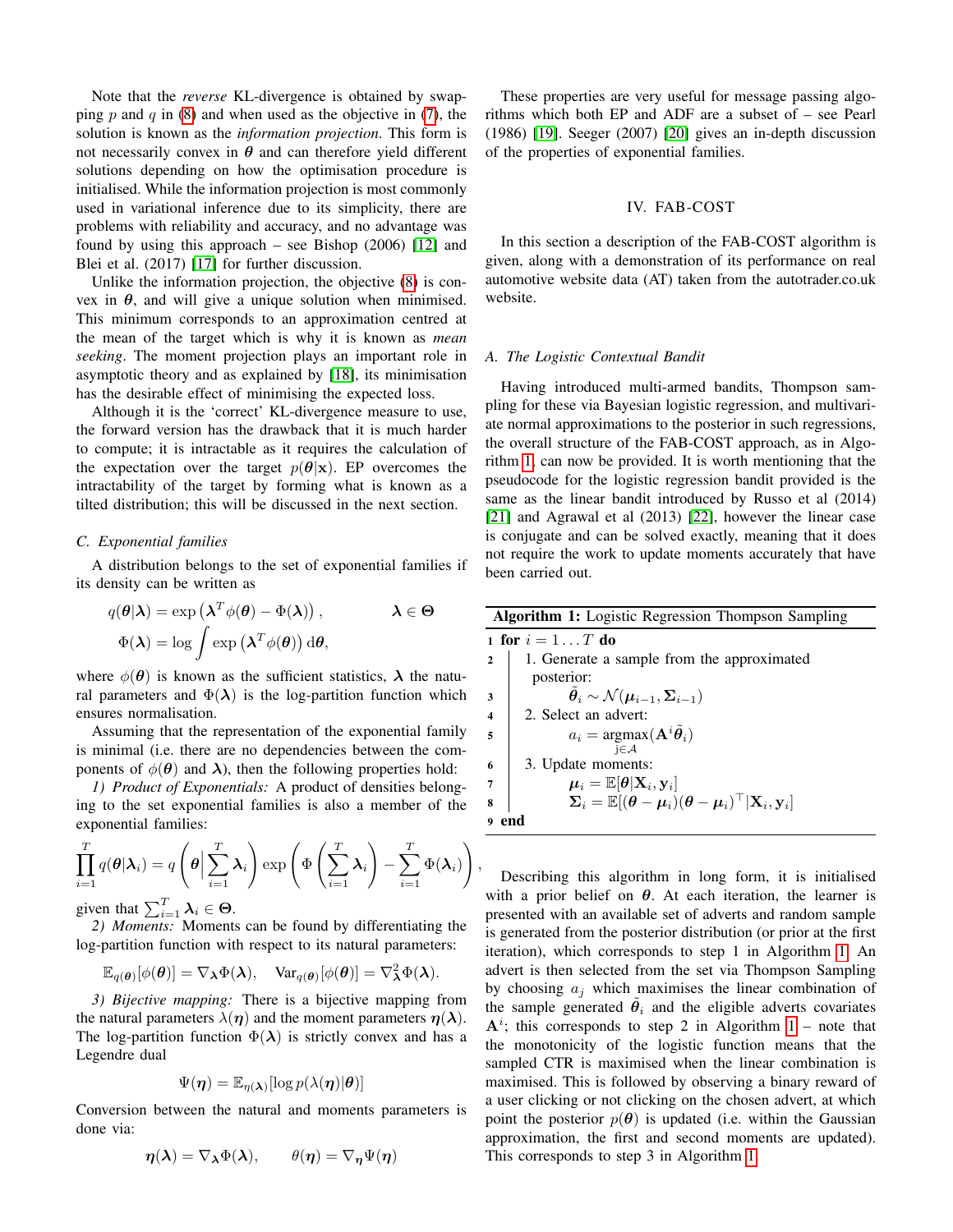#### *B. Expectation Propagation*

Expectation Propagation (EP) is an iterative approach to minimising the forward KL-divergence between the posterior that is to be approximated, and the Gaussian approximation. It was first generalised by Minka (2001) [\[6\]](#page-8-5) and Opper & Winther (2000) [\[7\]](#page-8-6), but has roots further back in Statistical Physics [\[23\]](#page-9-12). EP belongs to a group of message passing algorithms and works by essentially propagating the moments of an exponential family - which in the Gaussian case are the mean and variance - between the factors of the posterior. Finding the moments of the target is obviously problematic as the target is intractable - if it weren't then a closed form solution could be found analytically. EP's solution to this is to form what is known as the *tilted distribution*  $t_i(\theta)$  (whose moments are much easier to find) and iteratively project the moments from this, onto the tractable approximation  $q(\theta)$ .

First, it is assumed that the true posterior factorises into a product of T factor terms or *sites*:

$$
p(\boldsymbol{\theta}|\mathbf{x}) \propto \prod_{i=1}^{T} p_i(\boldsymbol{\theta}).
$$

EP approximates each of these true sites by a Gaussian distribution  $q_i(\boldsymbol{\theta})$ , which in natural parameters is expressed as

$$
p_i(\boldsymbol{\theta}) \approx q_i(\boldsymbol{\theta}|\boldsymbol{\lambda}_i) \propto \exp\left\{\mathbf{h}_i\mathbf{x}_i - \boldsymbol{\Lambda}_i\frac{\mathbf{x}_i^2}{2}\right\}.
$$

Then due to property 1 in of exponential families in [§III-C,](#page-3-2) the global approximation is expressed as

$$
q(\boldsymbol{\theta}|\boldsymbol{\lambda}) = \prod_{i=1}^T q_i(\boldsymbol{\theta}|\boldsymbol{\lambda}_i),
$$

and the natural parameters of our global approximation can be calculated as the product of the natural parameters of each site approximation  $\mathbf{h} = \sum_{i=1}^{T} \mathbf{h}_i$ ,  $\mathbf{\Lambda} = \sum_{i=1}^{T} \mathbf{\Lambda}_i$ . It is this ability to simply add and subtract natural parameters of the sites that motivates the use of an exponential family approximation.

The EP algorithm sweeps through the data set, with steps described below.

*1) The tilted distribution:* At each iteration of the algorithm, the current *global approximation*  $q(\theta|\lambda)$  =  $\prod_{i=1}^{T} q_i(\theta | \lambda_i)$  is augmented by replacing one of the sites with a true site  $p_i(\theta)$ . This can be thought of in two steps: firstly the *cavity distribution* is defined as

$$
q^{\setminus i}(\boldsymbol{\theta}|\boldsymbol{\lambda}^{\setminus i})=\prod_{j\neq i}q_j(\boldsymbol{\theta}|\boldsymbol{\lambda}_j),
$$

which is the global approximation with a site removed, then the *tilted distribution* is defined as

$$
t_i(\boldsymbol{\theta}) \propto p_i(\boldsymbol{\theta}) \prod_{j \neq i} q_j(\boldsymbol{\theta} | \boldsymbol{\lambda}_j),
$$

which is the cavity with its 'hole' filled in with a true site.

*2) The moment projection:* EP proceeds to iteratively project the tilted onto the global approximation

<span id="page-4-0"></span>
$$
q^*(\boldsymbol{\theta}) = \underset{\mathbf{q} \in \mathcal{Z}}{\operatorname{argmin}} \ \mathrm{KL}(t_i(\boldsymbol{\theta}) || q(\boldsymbol{\theta} | \boldsymbol{\lambda})). \tag{9}
$$

Equivalently, the first two moments of the tilted can be computed  $\mathbb{E}_{t_i}[\phi(\theta)] = [\mu, \Sigma]^{\top}$  and the moments of the global approximation are equated to these:  $q^*(\theta) \sim \mathcal{N}(\mu, \Sigma)$ .

The moments of the local site approximation  $q_i(\theta_i)$  must then be updated which is generally done by division

$$
q_i^*(\boldsymbol\theta|\boldsymbol\lambda_i) = \frac{q^*(\boldsymbol\theta|\boldsymbol\lambda)}{q^{\backslash i}(\boldsymbol\theta|\boldsymbol\lambda^{\backslash i})}.
$$

Using property 1 in of exponential families in [§III-C,](#page-3-2) this results in a simple subtraction of the natural parameters.

*3) Mapping from natural to moment parameters:* As the objective in [\(9\)](#page-4-0) is found via moment matching, yet the Gaussian approximation is parameterised by its natural parameters, the two different parameterisations but be alternated between at each iteration. Due to property 3 of exponential families in [§III-C,](#page-3-2) there is a bijective mapping between the two. In the Gaussian case these mappings are:

<span id="page-4-2"></span>
$$
\Sigma = \Lambda^{-1}, \qquad \mu = \Lambda^{-1} \mathbf{h}, \tag{10}
$$

where the moment parameters – the mean and the variance –  $\mu$  and  $\Sigma$  respectively, and the natural parameters – the shift and the precision – are given by h and  $\Lambda$  respectively.

*4) Overall structure:* As shown in Algorithm [2,](#page-4-1) EP makes multiple sweeps through the dataset, iteratively forming the tilted distribution, matching the moments of the global approximation, and finally updating the site parameters. This is done until convergence which has been shown to usually be after 3-4 sweeps (which coincides with the experiments carried out in this work) although a stopping rule described by Seeger (2008) [\[24\]](#page-9-13) can also be used.

| <b>Algorithm 2:</b> The Expectation Propagation algorithm |                                                                                                                    |
|-----------------------------------------------------------|--------------------------------------------------------------------------------------------------------------------|
| while <i>not converged</i> <b>do</b><br>1                 |                                                                                                                    |
| $\overline{2}$                                            | for $i = 1 \dots T$ do                                                                                             |
| 3                                                         | 1. Form the tilted distribution:                                                                                   |
| $\boldsymbol{4}$                                          | $t_i(\boldsymbol{\theta}) = \frac{1}{2} p_i(\boldsymbol{\theta}) q^{i}(\boldsymbol{\theta} \boldsymbol{\lambda}).$ |
| 5                                                         | 2. Minimise the forward KL-divergence between                                                                      |
|                                                           | the tilted distribution and the global                                                                             |
|                                                           | approximation:                                                                                                     |
| 6                                                         | $q^*(\theta \lambda)$ = argmin KL $(t_i(\theta)  q(\theta \lambda)).$                                              |
|                                                           | $a \in \mathcal{Z}$                                                                                                |
|                                                           | 3. Update the approximating site:                                                                                  |
| 8                                                         | $q_i^*(\theta \lambda_i) = \frac{q^*(\theta \lambda)}{q^{\setminus i}(\theta \lambda)^{i}}.$                       |
|                                                           | end                                                                                                                |
| 10 end                                                    |                                                                                                                    |
|                                                           |                                                                                                                    |

<span id="page-4-1"></span>*5) Error analysis:* While EP has shown tremendous empirical success in many applications – particularly Bayesian General Linear Models and Gaussian Process regression [\[25\]](#page-9-14) – the theoretical understanding of it is less comprehensive than for other approaches. There has, however, been important progress due to Dehaene and Barthelmé who show that EP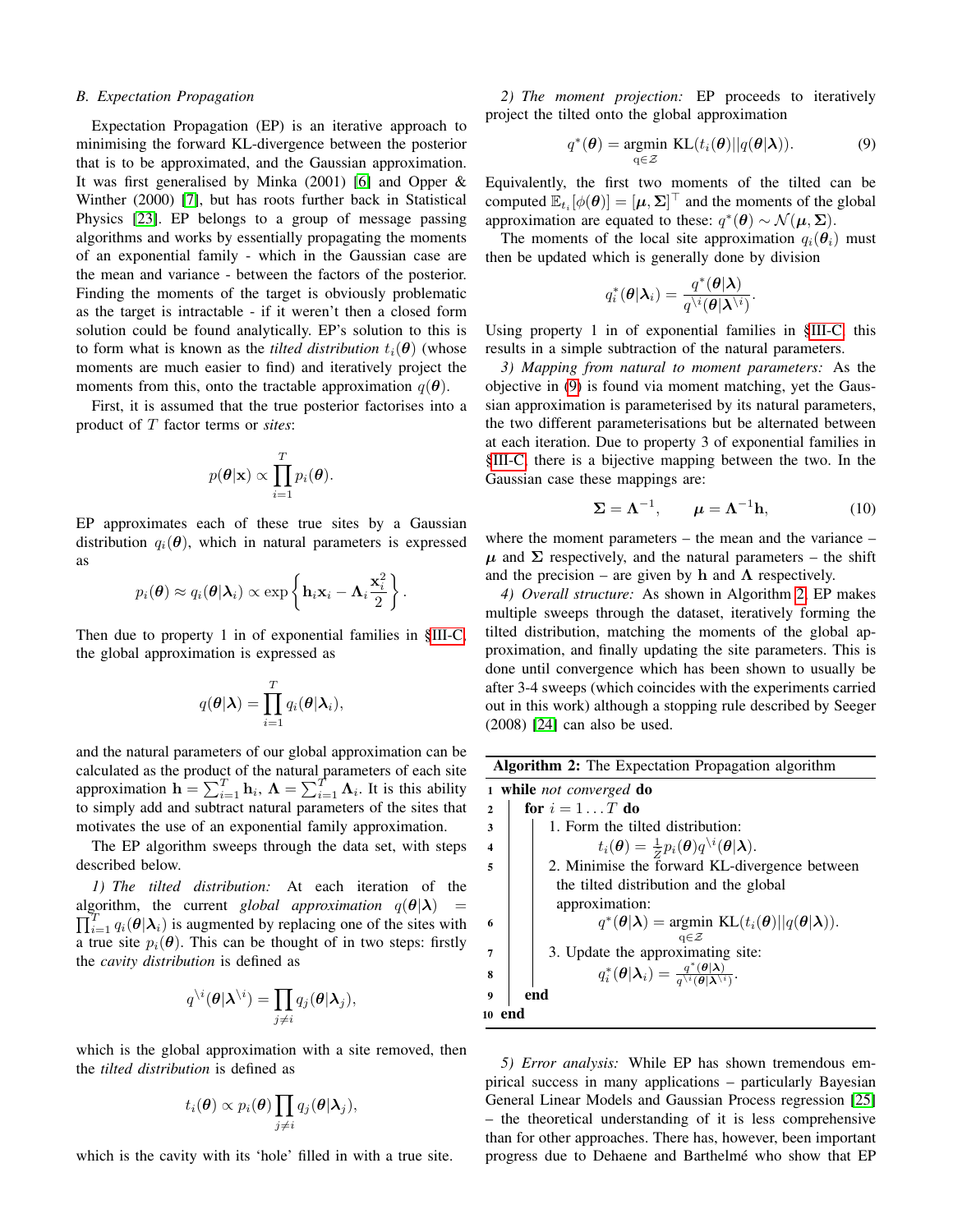behaves like iterations of Newtons algorithm for finding the mode of a function [\[26\]](#page-9-15). Under what they describe in later work as 'unrealistic assumptions on the model', Dehaene and Barthelmé also showed that EP can converge at a rate of  $O(T^{-2})$  [\[27\]](#page-9-16). The experiments carried out in this work suggest that while such a rate is indeed likely to be optimistic in more realistic settings, EP is often significantly more accurate than the Laplace approximation.

# *C. Assumed density filtering*

*1) Algorithm:* EP is a batch method, requiring multiple sweeps through a complete dataset, potentially limiting its usefulness online. Assumed Density filtering (ADF) is a sequential inference method and can be used to work online. As with EP, ADF iteratively minimises the forward KL-divergence between the tilted distribution and the approximation, the difference being how this tilted distribution is formed.

In the setting of data arriving sequentially, the posterior distribution at data point  $\tau$  is given as

$$
p(\boldsymbol{\theta}|\mathbf{x}) = \frac{\prod_{i=1}^{r} p(\mathbf{x}_i|\boldsymbol{\theta})p(\boldsymbol{\theta})}{\int \prod_{i=1}^{r} p(\mathbf{x}_i|\boldsymbol{\theta})p(\boldsymbol{\theta})d\boldsymbol{\theta}}.
$$

ADF takes  $q(\theta)$  as the prior on  $\theta$  and iterates through the data, incorporating each point into the approximate posterior. The conditional distribution of  $\theta$  given the first  $\tau$  data points can be expressed as

<span id="page-5-0"></span>
$$
p(\boldsymbol{\theta}|\boldsymbol{x}_{1:\tau}) = \frac{p(\mathbf{x}_{\tau}|\boldsymbol{\theta})p(\boldsymbol{\theta}|\mathbf{x}_{1:\tau-1})}{\int p(\mathbf{x}_{\tau}|\boldsymbol{\vartheta})p(\boldsymbol{\vartheta}|\mathbf{x}_{1:\tau-1})d\boldsymbol{\vartheta}}.
$$
 (11)

.

Then assuming that at the previous iteration the approximation  $q^{(\tau-1)}(\boldsymbol{\theta})$  is made to the true posterior  $p(\boldsymbol{\theta}|\mathbf{x}_{1:\tau-1})$ , [\(11\)](#page-5-0) can be rewritten to give a new *tilted distribution*

$$
t_{\tau}(\boldsymbol{\theta}|\mathbf{x}_{\tau}) = \frac{p(\mathbf{x}_{\tau}|\boldsymbol{\theta})q^{(\tau-1)}(\boldsymbol{\theta})}{\int p(\mathbf{x}_{\tau}|\boldsymbol{\vartheta})q^{(\tau-1)}(\boldsymbol{\vartheta})d\boldsymbol{\vartheta}}
$$

Due to there being neither a site update nor a cavity there is no need to map between the natural and moment parameters and therefore no need to perform the expensive matrix inversion seen in equation [\(10\)](#page-4-2).

*2) Error analysis:* Figure [1](#page-5-1) shows that ADF makes a very poor approximation to the posterior unless it is trained on sufficient data. EP on the other hand makes an accurate approximation even on the first 1, 000 data points.

Theoretical results are given by Opper (1998) [\[8\]](#page-8-7) calculates the asymptotic convergence of ADF by showing that the inverse of the covariance matrix approaches the fisher information matrix as  $T \to \infty$ . By assuming that the difference between the change in the covariance matrix between time points is negligible, he models its evolution as a matrix differential equation to give asymptotic accuracy of  $O(T^{-1})$ for the mean, although no convergence rate is given for the variance. that while such are not indeed likely to be optimistic in more than the such as a context in the context of the summer of entails of the phase approximation.<br>  $\therefore$  *C. Assumed density filtering* in this context. potentia

These empirical and theoretical considerations align with the intuition that multiple sweeps through a dataset as in EP are expected to mitigate against inaccuracies from sites that lead to tilted distributions that are poorly approximated better than in a one-sweep algorithm such as ADF. Discussion by

<span id="page-5-1"></span>

Fig. 1: Convergence of both EP and ADF on AT dataset. ADF is slow to converge, motivating its combination it with EP, which is typically much more accurate.

## *D. Gaussian filtering*

*1) Moment matching:* As mentioned earlier, Equation [\(9\)](#page-4-0), which takes the form:

$$
q^*(\boldsymbol{\theta}|\boldsymbol{\lambda}) = \underset{\mathbf{q} \in \mathcal{Z}}{\text{argmin }} \mathrm{KL}(t_i(\boldsymbol{\theta}) || q(\boldsymbol{\theta}|\boldsymbol{\lambda})),
$$

can be solved at each iteration via moment matching

$$
\mathbb{E}_q\left[\phi(\boldsymbol{\theta})\right] = \mathbb{E}_{t_i}\left[\phi(\boldsymbol{\theta})\right].
$$

Due to the approximation being restricted to the set of Gaussian distributions, this requires only the first two moments of the tilted distribution to be found: the mean  $\mu$  and the variance Σ.

Note that if all moments associated with  $q(\theta)$  existed and were equal to those associated with  $t(\theta)$ , then the KLdivergence would be zero and the approximation would be exact. As the approximation used is Gaussian, it is only characterised by the first two moments; any difference in higher moments (e.g. skew, kurtosis) between the two is will lead to errors since the Gaussian lacks the flexibility to capture these.

In the logistic regression case, the tilted function is

$$
t_i(\boldsymbol{\theta}) = \frac{1}{\tilde{Z}(\tilde{\boldsymbol{\lambda}}_i)} p_i(\boldsymbol{\theta}) \prod_{j \neq i} q_j(\boldsymbol{\theta} | \boldsymbol{\lambda}_j),
$$

where the true site distribution functions are  $p_i(\theta)$  =  $\sigma(y_i \theta^\top \mathbf{x}_i)$  and the approximating site functions are  $q_i(\theta|\lambda_i) = \mathcal{N}(\theta; \mu_i, \Sigma_i)$ . The normalisation constant is

$$
\tilde{Z}(\tilde{\boldsymbol{\lambda}}_i)=\int p_i(\boldsymbol{\theta})\prod_{j\neq i}q_j(\boldsymbol{\theta}|\boldsymbol{\lambda}_j)\mathrm{d}\boldsymbol{\theta}.
$$

Because of product of exponentials property (see [§III-C1\)](#page-3-3), the cavity can be written as  $\prod_{j\neq i} q_j(\theta) = \mathcal{N}(\theta; \mu^{\setminus i}, \Sigma^{\setminus i})$  where the complement notation  $\mu^{i} := (\mu_j)_{j \neq i}$  has been used.

Using the moments property from [§III-C2,](#page-3-4) the moments of the tilted can be found via differentiation of the log partition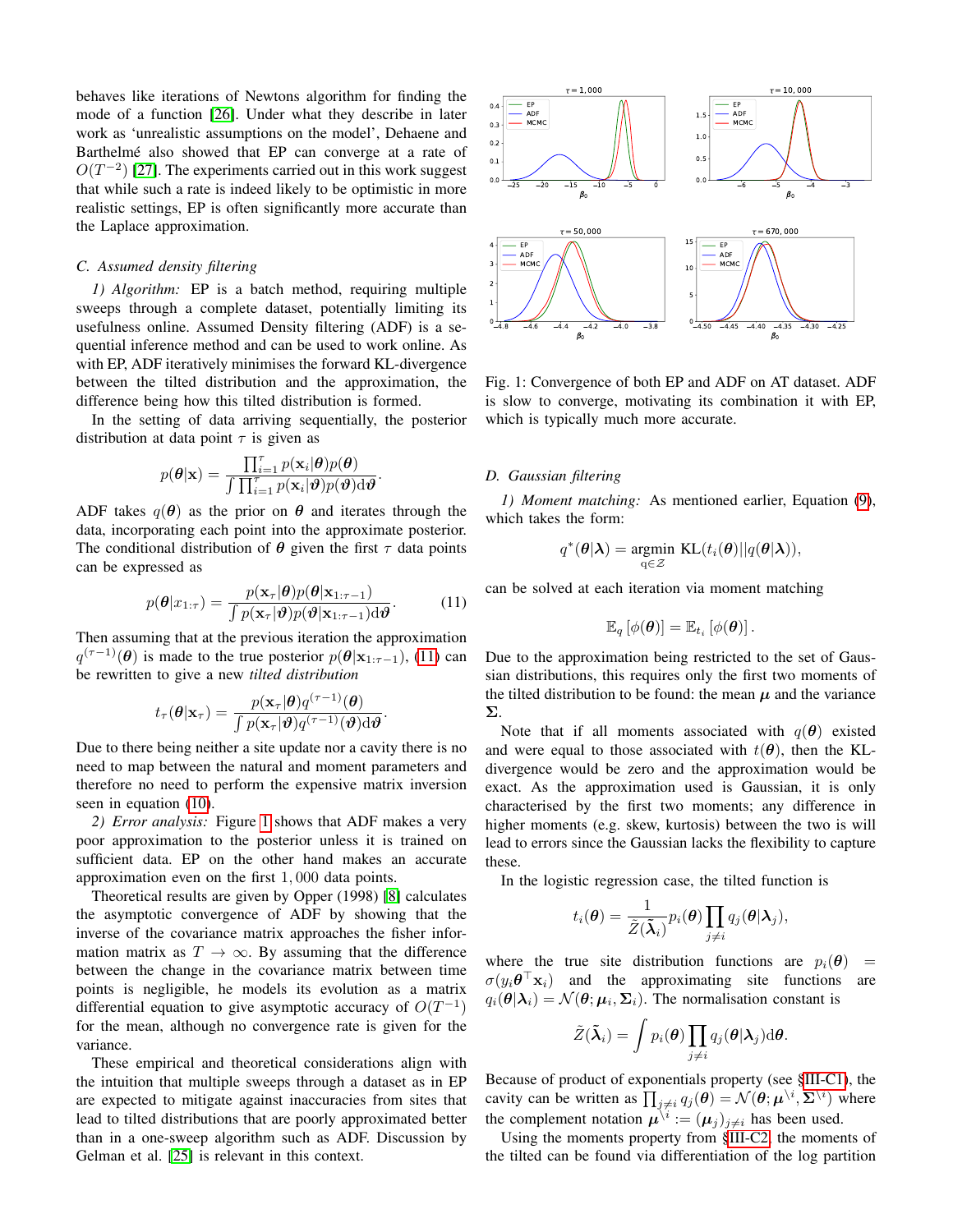function as

$$
\mathbb{E}_{t_i} \left[ \phi(\boldsymbol{\theta}) \right] = \nabla_{\boldsymbol{\tilde{\lambda}}_i} \log \tilde{Z}(\boldsymbol{\tilde{\lambda}}_i).
$$

The remaining problem is that the natural parameters  $\tilde{\lambda}_i$  are not known; if they were the moments could be found by a simple bijective mapping. Fortunately there is a recursive formulation derived by Herbrich (2005) [\[28\]](#page-9-17), which enables the moments of the tilted to be calculated as

<span id="page-6-0"></span>
$$
\mathbb{E}_{t_i} \left[ \phi(\boldsymbol{\theta}) \right] = \mathbb{E}_{q^{\setminus i}} \left[ \phi(\boldsymbol{\theta}) \right] + \nabla_{\boldsymbol{\lambda}^{\setminus i}} \log \tilde{Z}(\tilde{\boldsymbol{\lambda}}), \qquad (12)
$$

meaning that the cavity natural parameters  $\lambda^{i}$  are needed instead of the tilted natural parameters  $\tilde{\lambda}_i$ .

After some calculations, [\(12\)](#page-6-0) can be used to give an iterative update formula for the first and second Gaussian moments of the global approximation:

<span id="page-6-3"></span>
$$
\boldsymbol{\mu} = \boldsymbol{\mu}^{\backslash i} + \boldsymbol{\Sigma}^{\backslash i} \boldsymbol{\alpha}_i, \quad \boldsymbol{\Sigma} = \boldsymbol{\Sigma}^{\backslash i} - \boldsymbol{\Sigma}^{\backslash i} \left( \boldsymbol{\alpha}_i \boldsymbol{\alpha}_i^{\top} - 2 \mathbf{B}_i \right) \boldsymbol{\Sigma}^{\backslash i}, \tag{13}
$$

where

$$
\boldsymbol{\alpha}_i = \nabla_{\boldsymbol{\mu}_i} \log \tilde{Z}(\tilde{\boldsymbol{\lambda}}_i) \in \mathbb{R}^D \text{ and } \mathbf{B}_i = \nabla_{\boldsymbol{\Sigma}_i} \log \tilde{Z}(\tilde{\boldsymbol{\lambda}}_i) \in \mathbb{R}^{D \times D}
$$
\n(14)

*2) Linear subspace property:* The normalising constant to the tilted distribution  $\tilde{Z}(\tilde{\lambda}_i)$  is, in general, intractable – its moments can be evaluated via numerical quadrature or MCMC, however in this work an approximation described by MacKay (1992) [\[29\]](#page-9-18) is used. In MacKay's estimation framework, known as the 'evidence framework' or 'moderated output', the normalising constant is approximated as

<span id="page-6-1"></span>
$$
\tilde{Z}(\tilde{\boldsymbol{\lambda}}_i) = \int \sigma(y_i \boldsymbol{\theta}^\top \mathbf{x}_i) \mathcal{N}(\boldsymbol{\theta}; \boldsymbol{\mu}^{\backslash i}, \boldsymbol{\Sigma}^{\backslash i}) d\boldsymbol{\theta} \approx \sigma(\kappa(s_i^2) a_i),
$$
\n(15)

where

$$
\kappa(s_i^2) = \left(1 + (\pi s_i^2/8)\right)^{-1/2}, \quad s_i^2 = \mathbf{x}_i^{\top} \mathbf{\Sigma}^{\backslash i} \mathbf{x}_i, \quad a_i = \mathbf{x}_i^{\top} \boldsymbol{\mu}^{\backslash i}.
$$

Using the moderated output given in [\(15\)](#page-6-1),  $\alpha_i$  and  $B_i$  are expressed as

<span id="page-6-2"></span>
$$
\alpha_i = \nabla_{\mu^{\setminus i}} \log \tilde{Z}(\tilde{\lambda}_i) = \rho_i \frac{\sigma'(\rho_i \mu^{\setminus i})}{\sigma(\rho_i \mu^{\setminus i})},
$$
  
\n
$$
B_i = \nabla_{\Sigma^{\setminus i}} \log \tilde{Z}(\tilde{\lambda}_i) = -\frac{\pi}{16\kappa^2} x_i x_i^T \mu^{\setminus i} \alpha_i^T,
$$
\n(16)

where

$$
\boldsymbol{\rho}_i = y_i \kappa_i(s^2) \mathbf{x}_i^T, \ \sigma(z) = \frac{1}{1 + \exp(-z)}, \ \sigma'(z) = \frac{\exp(-z)}{(1 + \exp(-z))} \int_0^{10} \sigma'(z) \, dz
$$

*3) Filtering algorithm:* Using the results [\(16\)](#page-6-2) along with the iterative update equations [\(13\)](#page-6-3), Gaussian approximations to the posterior in Bayesian logistic regession can be computed for both EP and ADF. These are shown in Algorithms [3](#page-6-4) and [4](#page-6-5) respectively.

# *E. Combining methods in FAB-COST*

An outline is now given of how the considerations above lead us to the FAB-COST approach to recommendation systems, which will turn out to provide improved performance on real data for well-controlled computational effort.

# Algorithm 3: Gaussian Expectation Propagation

1 Initialise the global approximation  $q(\theta) = \mathcal{N}(\mu_0, \Sigma_0)$ <sup>2</sup> while *not converged* do

3 **for** 
$$
i = 1...T
$$
 **do**  
\n4 **1.** Form the cavity expected moments:  
\n5  $\Sigma^{\backslash i} = (\Sigma^{-1} - (\Sigma_i)^{-1})^{-1}$   
\n6  $\mu^{\backslash i} = \Sigma^{\backslash i} (\Sigma^{-1} \mu - \Sigma_i^{-1} \mu_i)$   
\n7 **2.** Project the moments of the tilted distribution  
\nonto the global approximation:  
\n9  $\mu = \mu^{\backslash i} + \Sigma^{\backslash i} \alpha_i$   
\n10  $\mu = \mu^{\backslash i} + \Sigma^{\backslash i} \alpha_i$   
\n2.  $\Sigma^{\backslash i} = (\Sigma^{\backslash i} - \Sigma^{\backslash i} (\alpha_i \alpha_i^T - 2B_i) \Sigma^{\backslash i}$   
\n2.  $\Sigma^{\backslash i} = (\Sigma^{\backslash i})^{-1})^{-1}$   
\n3. Update the expected moments of site *i*:  
\n11  $\Sigma_i = (\Sigma^{-1} - (\Sigma^{\backslash i})^{-1})^{-1}$   
\n12  $\mu_i = \Sigma_i (\Sigma^{-1} \mu - (\Sigma^{\backslash i})^{-1} \mu^{\backslash i})$   
\n13 **end**

Algorithm 4: Gaussian Density Filtering

\n- 1 Initialize the prior distribution 
$$
q_0(\theta) = \mathcal{N}(\mu_0, \Sigma_0)
$$
\n- 2 for  $i = 1 \ldots T$  do
\n- 3 | 1. The cavity distribution is simply the approximation
\n

made at the previous iteration:

$$
\begin{array}{c|c} \mathbf{4} & \mathbf{\mu}^{\backslash i} = \mathbf{\mu}_{i-1} \\ \mathbf{5} & \mathbf{\Sigma}^{\backslash i} = \mathbf{\Sigma}_{i-1} \end{array}
$$

<span id="page-6-4"></span> $13$  $14<sup>-1</sup>$ 

> <sup>6</sup> 2. Project the moments of the tilted distribution onto the global approximation:

$$
\begin{array}{c}\n\mathbf{7} \\
\mathbf{8} \\
\mathbf{9} \\
\mathbf{9} \\
\mathbf{10}\n\end{array}\n\quad\n\begin{array}{c}\n\mathbf{4} = \mathbf{\mu}^{\setminus i} + \mathbf{\Sigma}^{\setminus i} \alpha_i \\
\mathbf{\Sigma} = \mathbf{\Sigma}^{\setminus i} - \mathbf{\Sigma}^{\setminus i} \left( \alpha_i \alpha_i^\top - 2 \mathbf{B}_i \right) \mathbf{\Sigma}^{\setminus i} \\
\mathbf{9} \\
\mathbf{10}\n\end{array}
$$

<span id="page-6-5"></span>

<span id="page-6-6"></span>

Fig. 2: FAB-COST vs Laplace. The Laplace approximation fails to capture the true variance, meaning that in the bandit setting a failure to balance the exploration-exploitation tradeoff is expected.

*1) Data:* Auto Trader PLC is the UK's largest digital automotive marketplace, and the 'AT' dataset was constructed from the website autotrader.co.uk. This consists of a day's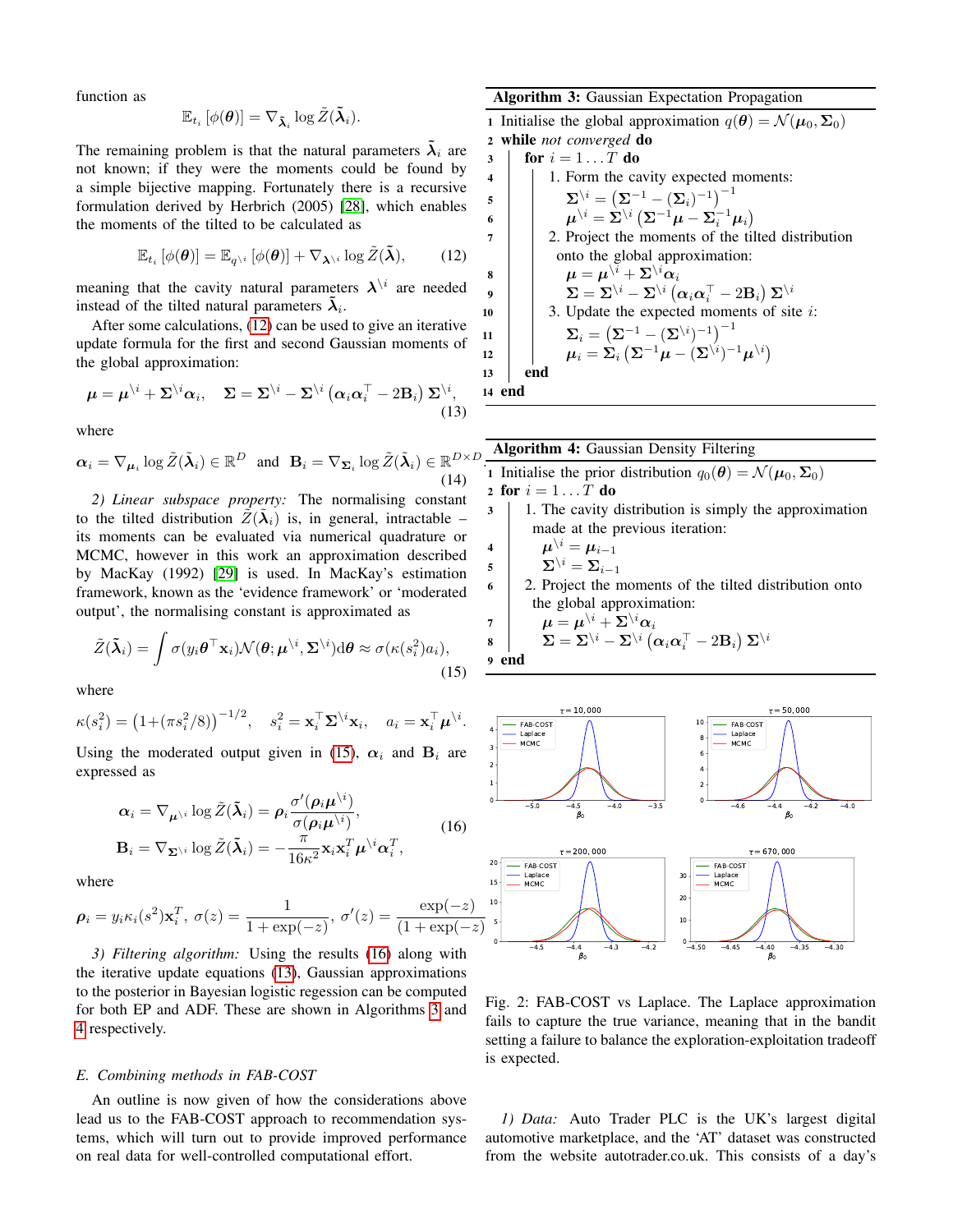'featured listing' user click data, totalling at  $T = 678,446$ impressions. After a user makes a search for a car they are presented with a single 'featured listing' which appears at the top of the search result, meaning that there is no positional bias. The user then proceeds to either click or not click on the presented advert. Many dozens of covariates for each advert are available, which was reduced to the 15 most important using a random forest algorithm for feature selection, although other possibilities for feature selection can be used [\[11\]](#page-9-0).

<span id="page-7-1"></span>*2) Computational Cost:* The structure of Algorithms [3](#page-6-4) and [4](#page-6-5) makes clear that one iteration ADF is expected to be computationally cheaper than one iteration of EP. This is because, at each iteration, EP requires the expensive matrix inversion required to map between the natural and moment parameters. Although both matrix multiplication and matrix inversion come at cubic computational complexity  $O(D^3)$ , the pre-multiplication constant for ADF is much smaller. Calculations show that per site, EP's flop count of  $\frac{38}{3}D^3 + O(D^2)$ is over three times greater than that of ADF's flop count of  $4D^3 + O(D^2)$ . Due to matrix multiplication being easily parallelised (which Python's Numpy library exploits), as well as EP requiring multiple sweeps over the data set, we recorded a 75-fold speed-up when using ADF in batch over EP. presented down of considered in each above that  $\frac{1}{2}$  is not observed. Many dozen in the construct such as a simple power lay in the presented power lay in the state of the state of Alexander Considered in the state o

Now consider the number of iterations involved in an online learning context. Let  $\tau$  be the number of data points used to make the last posterior approximation and  $m$  is the number of data points arriving since the last posterior approximation. EP requires the entire data set up to the current iteration to make a posterior approximation leading to a computational cost of  $O((\tau+m)D^3)$  compared to ADFs  $O(mD^3)$ . For  $m \ll \tau$  this is going to result in a dramatic increase in computational cost choosing EP over ADF.

The computational cost vs accuracy trade-off is shown in the right column of Figure [3.](#page-7-0) The requirement for EP to be ran in batch is what causes the significant increase in the FLOPs use over the learning process. In these plots, an EP update is performed every 5,000 impressions ( $m = 5,000$ ) rather than in a true sequential manner. This batch size was chosen purely for illustrative purposes; an EP update would have to be done more frequently early on in a bandit setting. If these batch sizes decreased then the computational cost would increase as a result.

*3) Accuracy:* As discussed above, MCMC can be used to provide an arbitrarily accurate representation of the posterior, although the computational effort involved in doing this is prohibitive in an online context. To assess accuracy for the purposes of this study, however, the No-U-Turn sampler (NUTS) was implemented using PyMC3 [\[30\]](#page-9-19), and takes the output of this as the ground truth of the posterior distributions we are trying to approximate. By measuring the absolute error between the moments of the ground truth and each inference procedure, an empirical estimate for the asymptotic convergence rate of each can be computed by measuring the gradient of a log-log plot (see the left column of Figure [3\)](#page-7-0).

The results show that EP gives better asymptotic accuracy to the posterior than other methods, as would be expected from the theoretical results discussed above, although for the real

<span id="page-7-0"></span>

Fig. 3: The left column shows log-log plots of the mean and variance error for the Laplace approximation, ADF, EP and FAB-COST where the No U-Turn sampler was used to establish the ground truth. The grey lines show asymptotic error of  $O(T^{-1})$  and  $O(T^{-2})$  for reference. The right column shows the asymptotic accuracy computational cost trade-off between the methods as discussed in section [IV-E2.](#page-7-1)

general it is clear that the main improvements for EP and ADF over Laplace come from estimation of the variance, as Figure [2](#page-6-6) shows more explicitly. This to be particularly important for recommendation systems, where balancing the explore-exploit tradeoff is crucial.

Also as expected, once data availability becomes large, one can switch to ADF as proposed in the FAB-COST algorithm without significant loss of accuracy. Although EP can be used periodically to update the posterior approximation in the FAB-COST algorithm, only two EP updates were performed in the simulations above (at 100 and 10, 000 iterations) although the posterior accuracy would be improved with more frequent EP updates. Theses updates at 100 and 10, 000 iterations out of the  $T = 670,000$  sized data set shows that if given a reasonable prior, ADF achieves good accuracy.

*4) Recommendation system and performance:* Algorithm [5](#page-8-11) shows the pseudocode for FAB-COST. This takes the logistic bandit (shown in Algorithm [1\)](#page-3-1) and adds moment updating using both EP and ADF. In the experiments, two EP updates were chosen at  $E = 100$  and  $E = 10,000$  (although this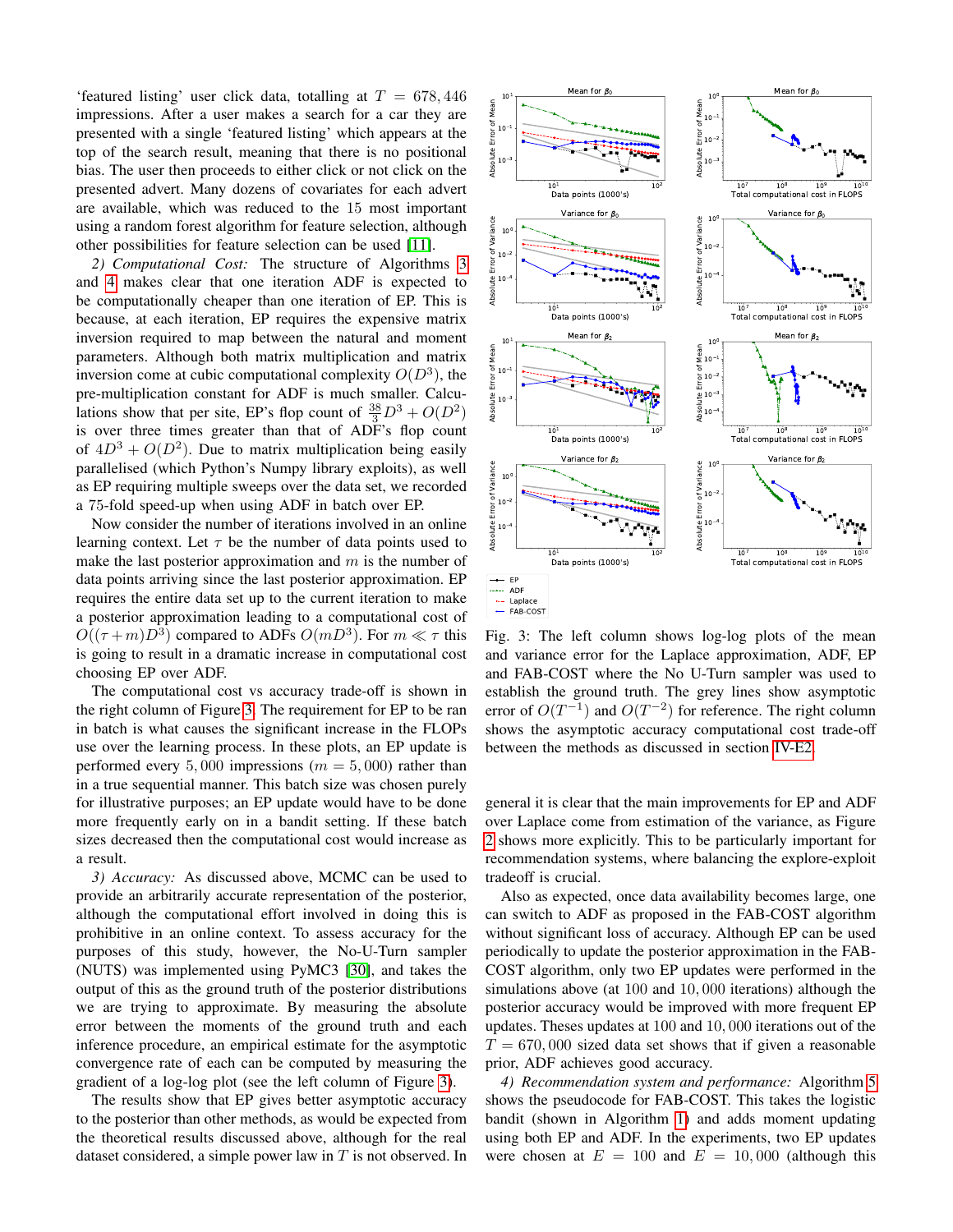<span id="page-8-12"></span>

Fig. 4: The difference in cumulative clicks received from FAB-COST and the Laplace bandit. FAB-COST generates over 16.1% more clicks after around 31, 000 impressions.

can be performed as often as is computationally feasible) with ADF sequentially updating the posterior approximation at each iteration for the remainder of the simulation. These EP updates were chosen to show that even with few updates, FAB-COST is superior to the Laplace approximation for both posterior approximation accuracy and reward that is achieved in the bandit setting.

So that the bandit algorithms could be tested in an offline setting, the following was decided: It was assumed that the action space of available adverts at the beginning of the simulation  $A^0$  was the entire set of adverts shown on the day. After iteratively showing adverts and observing if they did or did not receive a click, they are removed from A meaning that at each iteration A reduces by a row in size. Because there are a finite number of clicks in the day's worth of data, both bandit algorithms will finish the simulation with an equal cumulative reward (see Figure [4\)](#page-8-12); in a real-time online environment this will not be the case and the difference in the number clicks will be expected to increase over time. In the experiments performed it is assumed that clicks are generated independently with respect to time meaning that a user would choose to click or not click on an advert irrespective of when it was shown to them. It is important to reiterate that decrease in the improvement of using FAB-COST over the Laplace bandit over the simulation is due to the finite number of clicks available in the offline dataset. In a true online setting it is likely that FAB-COST will continue to outperform.

By measuring the difference in clicks received – as shown in figure [4](#page-8-12) – it is clear that FAB-COST is the better algorithm, generating over 16% more clicks after around 31, 000 impressions, and given reasonable assumptions about continued new adverts we might expect such an improvement in performance to persist and yield significantly improved results over time.

# V. DISCUSSION

<span id="page-8-9"></span>In this paper the Fast Approximate Bayesian Cold Start algorithm FAB-COST has been introduced; a fully Bayesian algorithm which combines both Expectation Propagation and Assumed Density Filtering to improve on the inference procedure for the logistic bandit proposed by Chapelle et al. [\[4\]](#page-8-3). Not only would it be beneficial to use FAB-COST's inference procedure in a bandit setting, but any online learning scenario for Bayesian logistic regression or with data sets prohibitively large for EP to be used on. This is the first time to the authors knowledge that either EP or ADF have been used

# Algorithm 5: FAB-COST

- 1 Set  $E$  as the iteration(s) at which you want to make an EP update to the posterior.
- 2 Initialise the prior distribution  $q_0(\boldsymbol{\theta}) = \mathcal{N}(\boldsymbol{\mu}_0, \boldsymbol{\Sigma}_0)$ 3 for  $i = 1 \dots T$  do 4 1. Generate a sample from the approximated posterior: 5  $\hat{\theta}$  $\ddot{\theta}_i \sim \mathcal{N}(\mu_{i-1}, \Sigma_{i-1})$ 6 2. Select an advert: 7 ai =  $a_i = \argmax(\mathbf{A}^i \tilde{\theta}_i)$
- j∈A 8 3. Update moments via ADF:
- 9  $\mu_i = \mu_{i-1} + \Sigma_{i-1} \alpha_i$ 10  $\qquad \qquad \boldsymbol{\Sigma}_i = \boldsymbol{\Sigma}_{i-1} - \boldsymbol{\Sigma}_{i-1} \left(\boldsymbol{\alpha}_i \boldsymbol{\alpha}_i^\top - 2 \mathbf{B}_i\right) \boldsymbol{\Sigma}_{i-1}$
- 11 | 4. IF  $i = E$ , perform an EP approximation as shown in algorithm [3](#page-6-4) using the last  $E$  data points.

<span id="page-8-11"></span>12 end

to improve bandit performance. FAB-COST addresses two problems with the classic Laplace approximation: firstly it is an online scheme which can deal with large cumulative amounts of data and fast throughout; secondly it achieves better variance accuracy which will result in better balance between exploration and exploitation and hence improved website performance, which one would expect to see in a variety of contexts.

#### ACKNOWLEDGMENT

A big thank you to David Hoyle and Robert Trickey from Auto Trader for their meets and discussions at the beginning of my PhD. Thanks to Edward Pyzer-Knapp from IBM research for his advice on how to take this paper forward. Acknowledgements also go to Simon Barthelmé for his emails and discussion on EP.

#### **REFERENCES**

- <span id="page-8-0"></span>[1] W. Chen, Y. Wang, and Y. Yuan, "Combinatorial multi-armed bandit: General framework and applications," in *International Conference on Machine Learning*, 2013, pp. 151–159.
- <span id="page-8-1"></span>[2] T. Lattimore and C. Szepesvári, "Bandit algorithms," preprint, 2018.
- <span id="page-8-2"></span>[3] W. R. Thompson, "On the likelihood that one unknown probability exceeds another in view of the evidence of two samples," *Biometrika*, vol. 25, no. 3/4, pp. 285–294, 1933.
- <span id="page-8-3"></span>[4] O. Chapelle and L. Li, "An empirical evaluation of thompson sampling," in *Advances in neural information processing systems*, 2011, pp. 2249– 2257.
- <span id="page-8-4"></span>[5] J. L. Doob, "Application of the theory of martingales," *Le calcul des probabilites et ses applications*, pp. 23–27, 1949.
- <span id="page-8-5"></span>[6] T. P. Minka, "Expectation propagation for approximate bayesian inference," in *Proceedings of the Seventeenth conference on Uncertainty in artificial intelligence*. Morgan Kaufmann Publishers Inc., 2001, pp. 362–369.
- <span id="page-8-6"></span>[7] M. Opper and O. Winther, "Gaussian processes for classification: Meanfield algorithms," *Neural computation*, vol. 12, no. 11, pp. 2655–2684, 2000.
- <span id="page-8-7"></span>[8] ——, "A bayesian approach to on-line learning," *On-line learning in neural networks*, pp. 363–378, 1998.
- <span id="page-8-8"></span>[9] S. Brooks, A. Gelman, G. L. Jones, and X.-L. Meng, Eds. New York: Chapman and Hall/CRC.
- <span id="page-8-10"></span>[10] D. W. Hosmer and S. Lemeshow, *Applied Logistic Regression*, ser. Applied Logistic Regression. John Wiley & Sons, 2004.